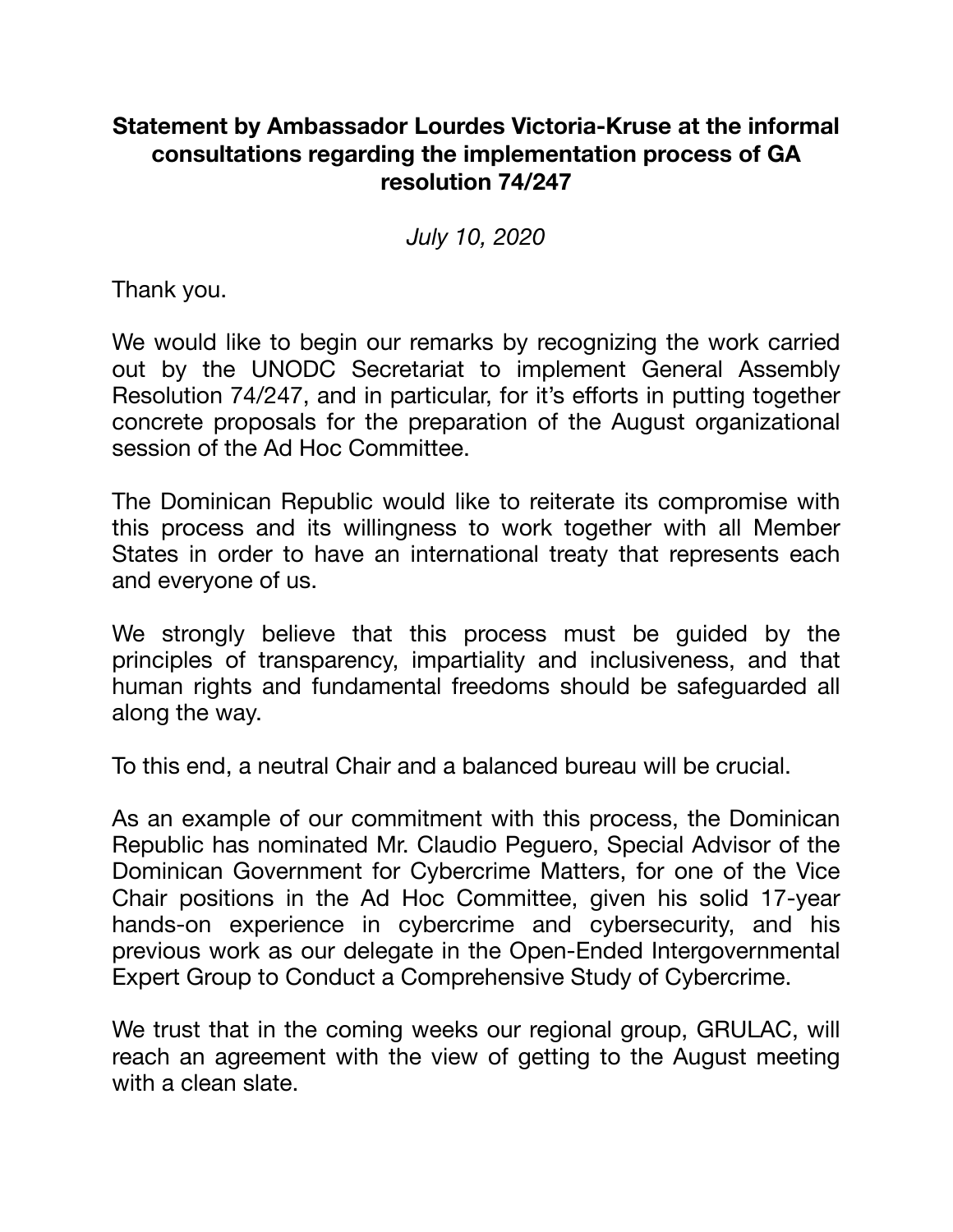We are confident that working together, on the basis of a consensus decision-making process, will benefit the future success of an international treaty, as we will need the firm commitment of all countries in order to make it an effective instrument. Hence, we support the proposal submitted by the delegation of Canada, in the sense that the Ad Hoc Committee should work on the basis consensus.

Regarding the draft documents submitted by the Secretariat: the draft provisional agenda and the draft background paper, we would like to share the following considerations.

First of all, we would like to reiterate our support to the draft provisional agenda as originally proposed by the Secretariat, as we believe it is in accordance with UN usual practice.

Second of all, regarding the draft background paper, we believe that, in general terms, the document is in accordance with the paths followed by similar processes, particularly, the elaboration of UNTOC and UNCAC. Additionally, we welcome the fact that it establishes in a clear manner that the meetings of the Ad Hoc Committee should take place in Vienna. To that extent, we believe it is a good starting point for the discussions that should follow.

Regarding the organizational session of the Ad Hoc Committee to take place in August, we believe that substantive matters should not be discussed, as the discussions should be limited to procedural matters.

Last but not least, we strongly advocate that the expertise of the Open-Ended Intergovernmental Expert Group to Conduct a Comprehensive Study of Cybercrime is taken into consideration.

Once again, the Dominican Republic reiterates its compromise with this process and its willingness to work together with all Member States for a successful outcome.